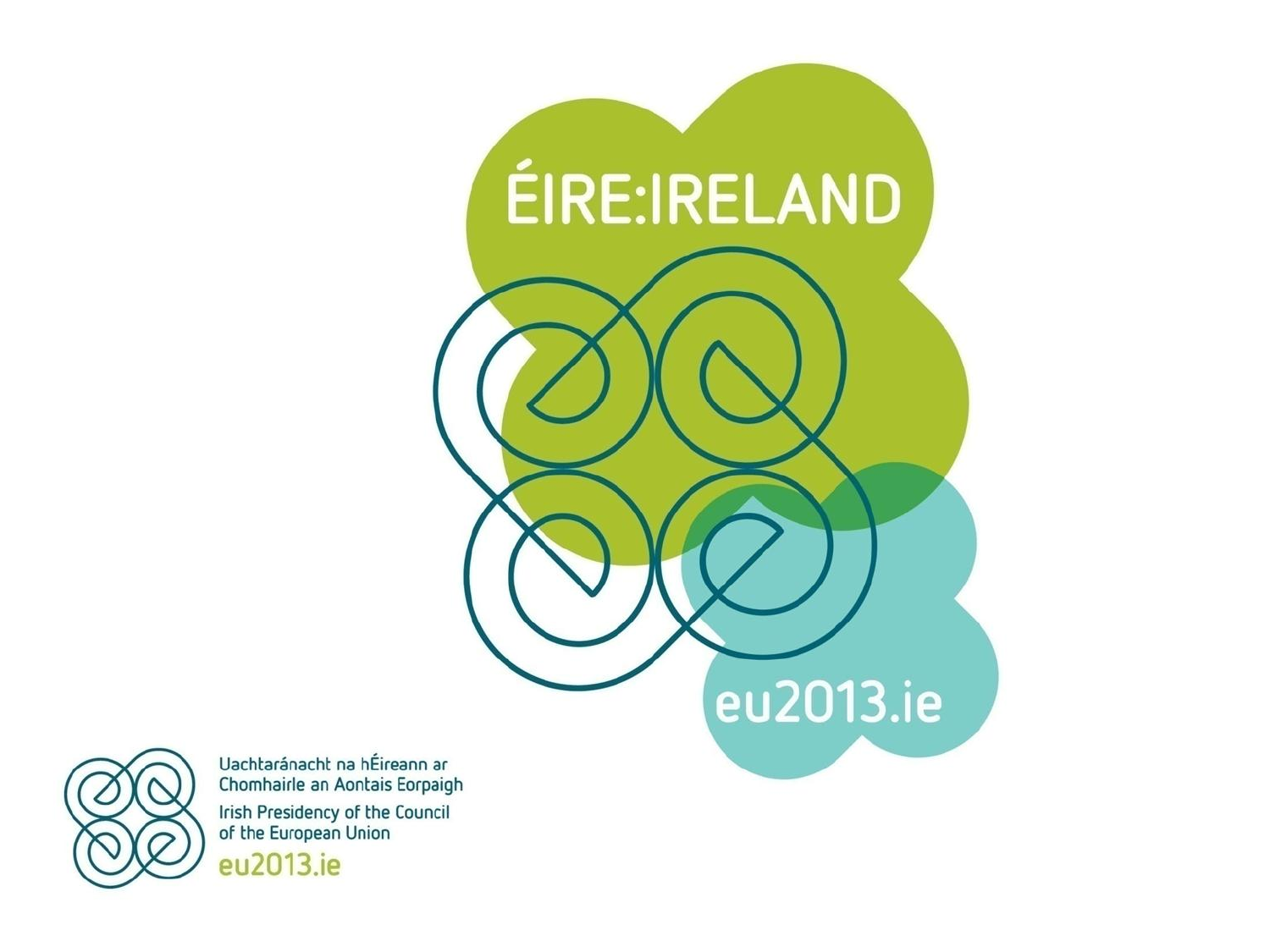**Competitive, Sustainable and Secure Energy – Progress and Prospects**

**Renewable Energy – a major player in the EU Energy Market?**



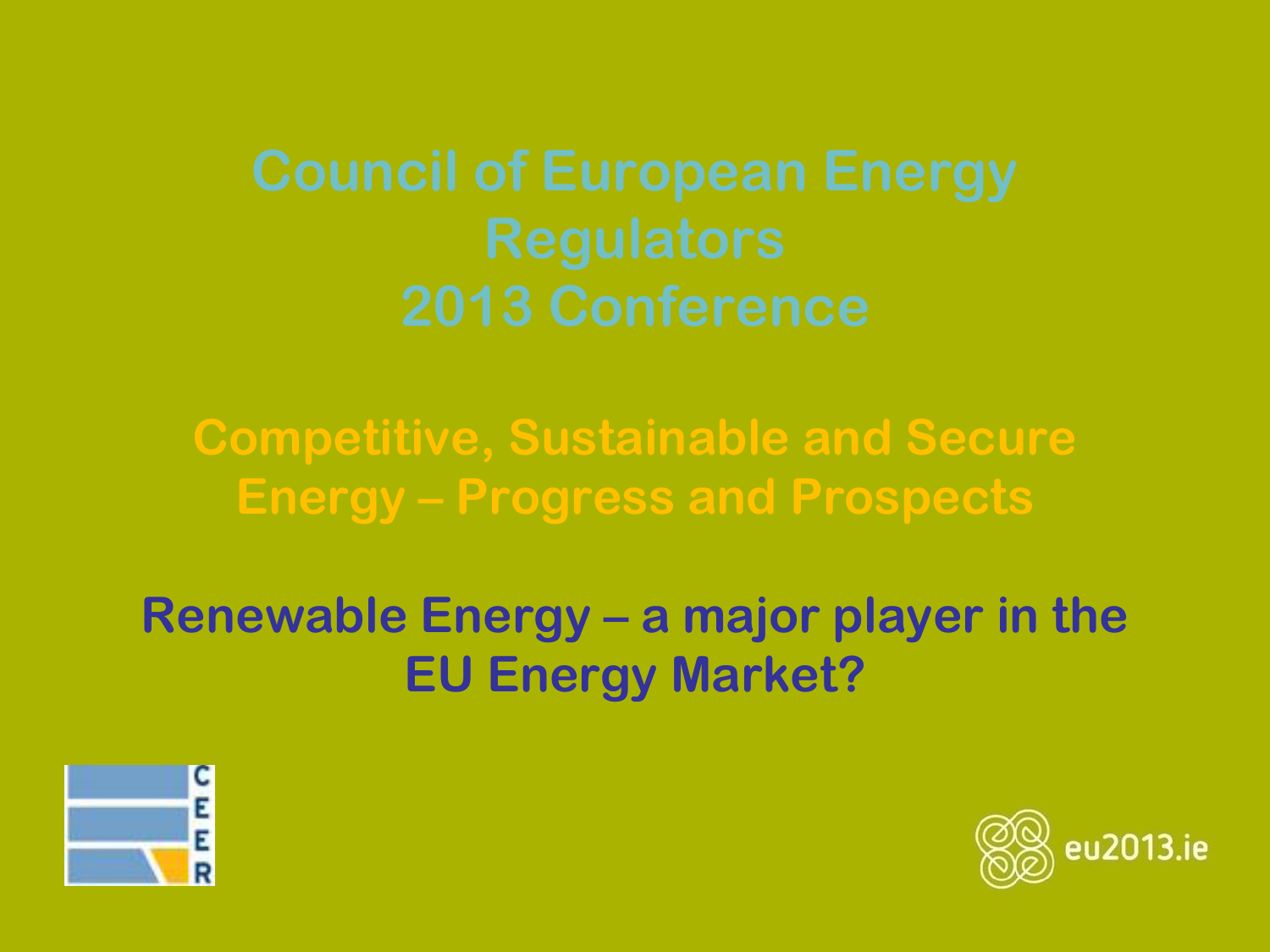## **Renewable Energy**

- Directive 2009/28/EC Renewable Energy Directive
	- 20% of energy consumption to come from renewable sources by 2020
- Individual targets assigned to each Member State – Ireland – 16% (40% electricity from renewable sources)
- NREAPS by June 2010
- First NREAP Progress report by December 2011
- Commission's Communication in June 2012
	- Renewable Energy: a major player in the EU Energy market

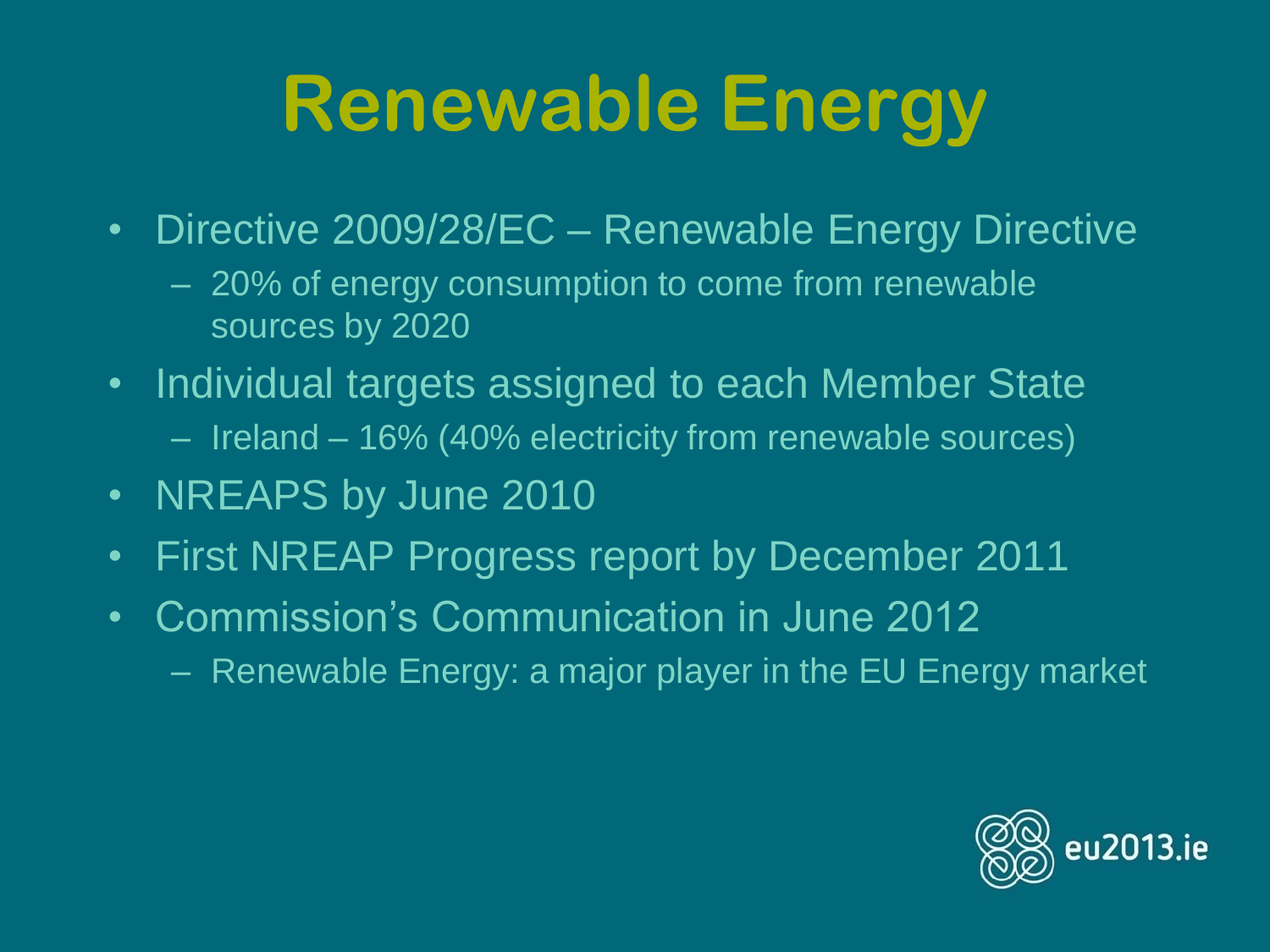### **Relevant Commission Documents**

- Energy 2050 Roadmap
- Energy Efficiency Directive
- Energy Infrastructure Regulation
- Renewable Energy Communication
- Internal Energy Market Communication

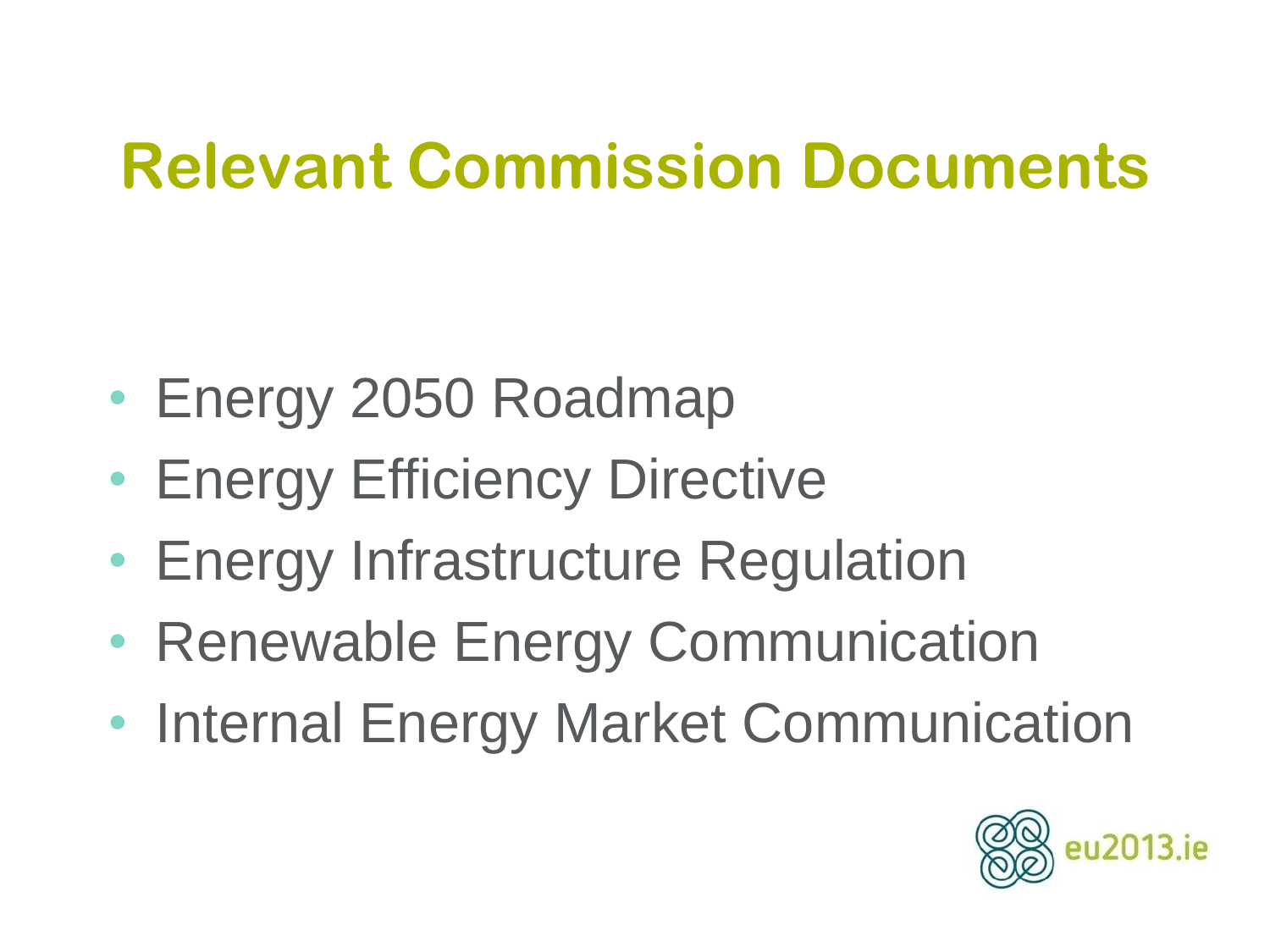### **Relevant Documents on Renewables**

- "ILUC" Proposal for a Directive
- Biomass Proposal
- Guidance paper on Renewables Support Schemes
- Guidelines on Cooperation Mechanisms

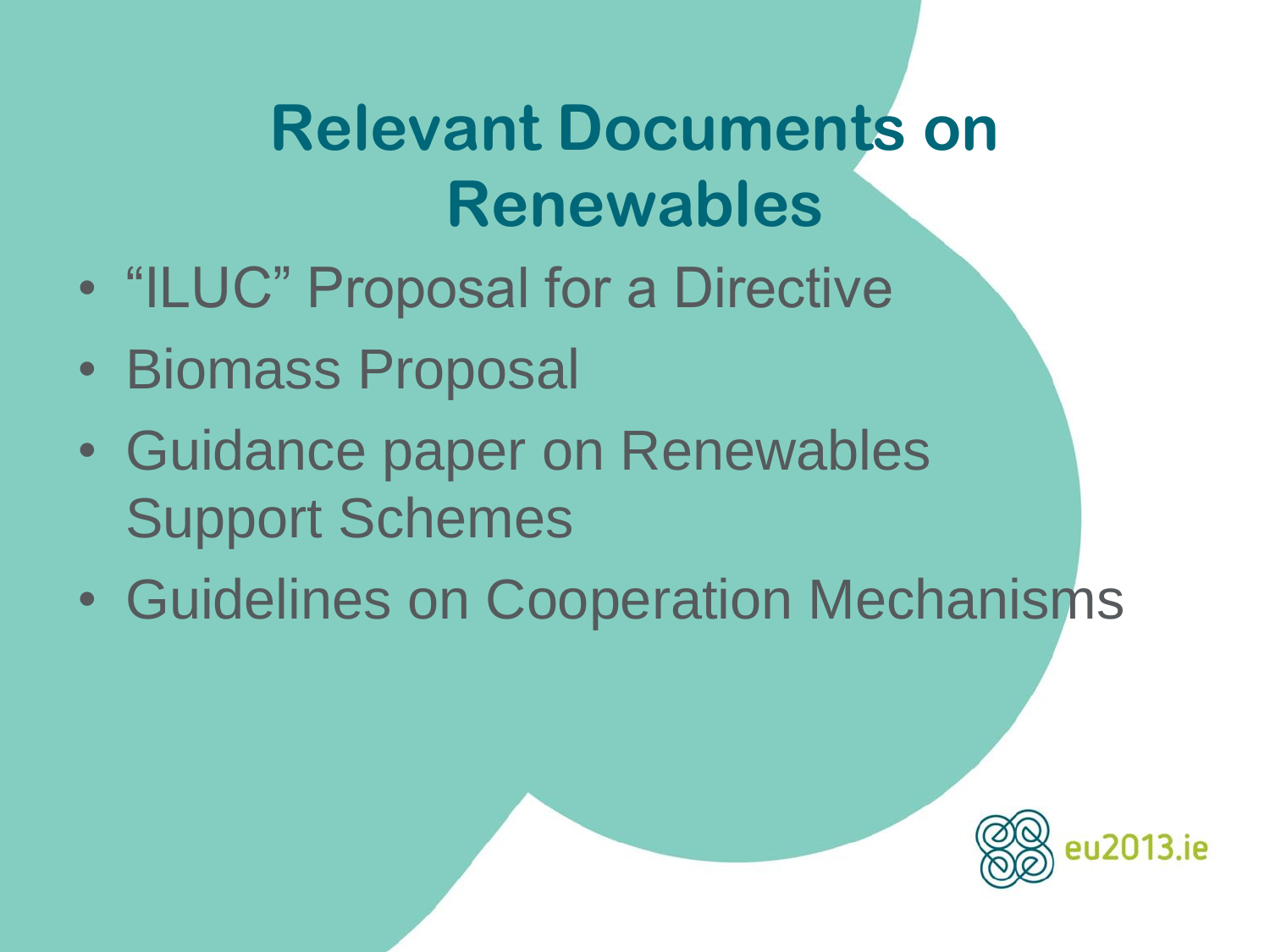### **Renewable Energy Communication**

Four areas for action:-

- Integration of renewables into the Internal Energy Market
- Greater consistency of support schemes across Member States
- Increased use of Cooperation Mechanisms
- Improved energy cooperation in the Mediterranean

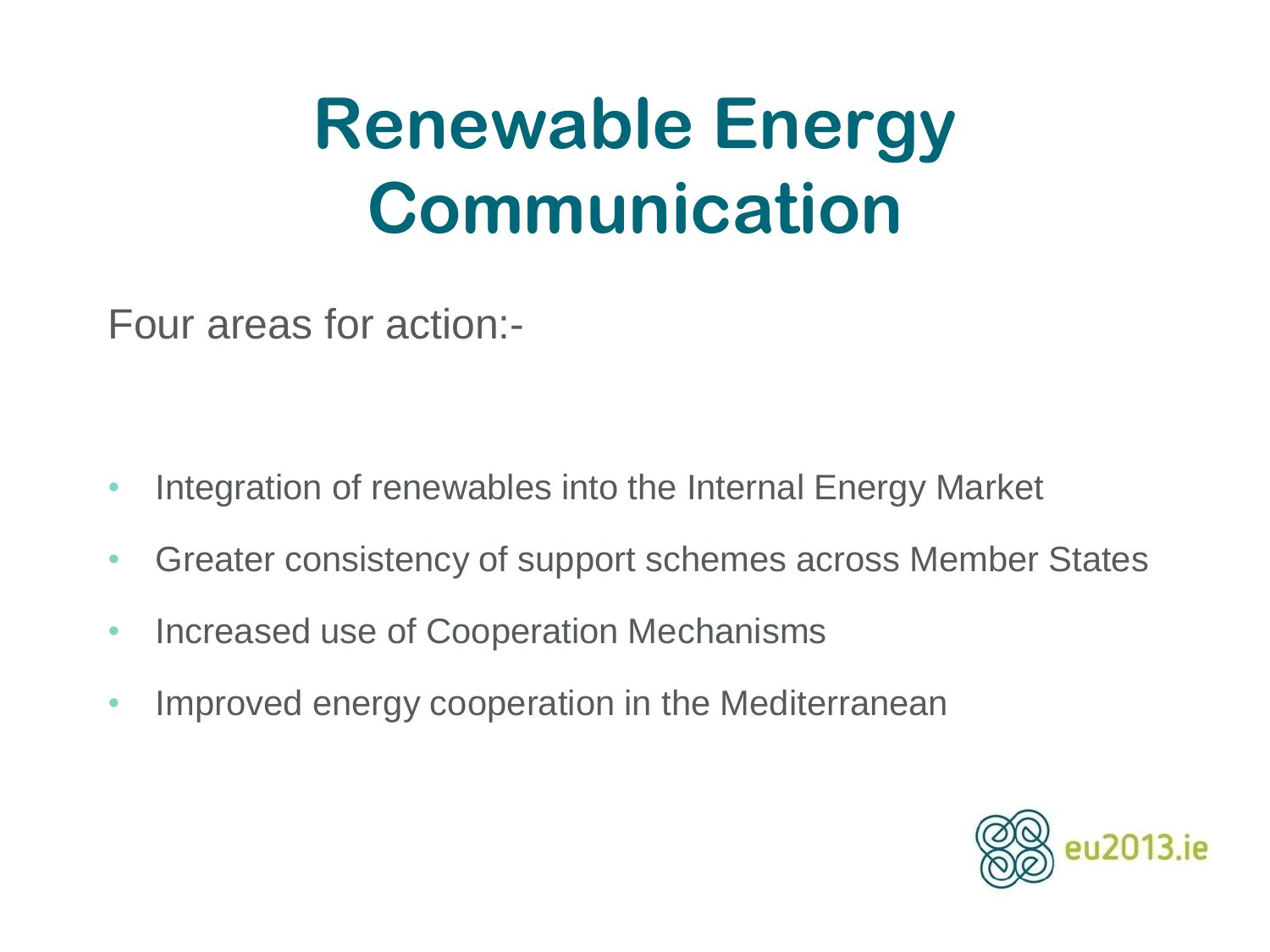# **Post-2020 – Three Options?**

- New goals for GHG but no goals for Renewables or Energy Efficiency
	- ETS would be the main instrument
- National targets for GHG, Renewables and Energy **Efficiency** 
	- Same as 20/20/20 targets format
- EU-wide Targets for GHG, Renewables and Energy **Efficiency** 
	- More like ETS with one EU target per sector

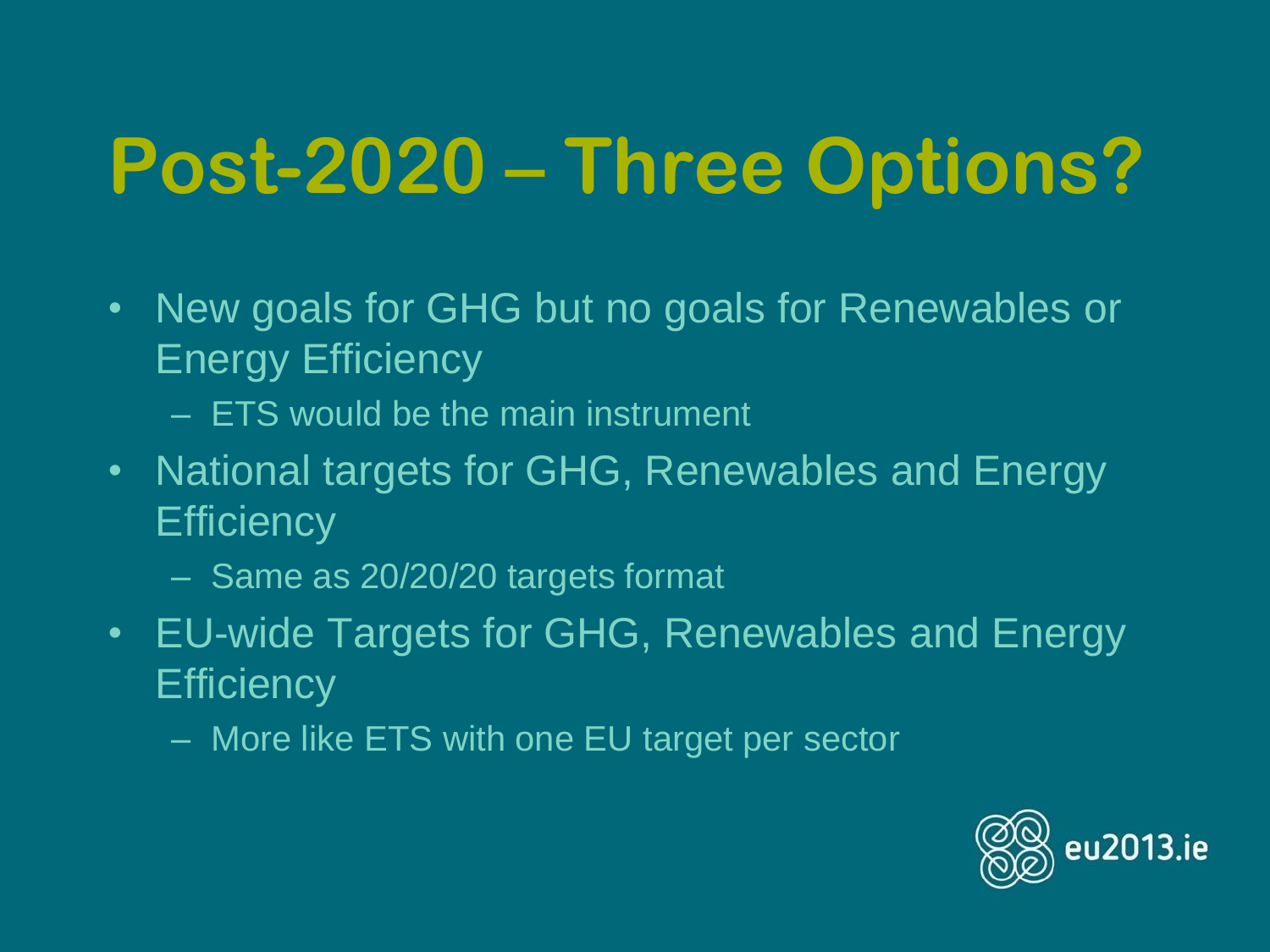### **IRELAND**

### **Strategy for Renewable Energy 2012-2020 (May 2012) Five Strategic Goals**

- 1. Increased electricity from onshore and offshore wind for domestic and export markets
- 2. A sustainable bio-energy sector (heat, transport and power generation)
- 3. Green Growth through Research & Development in Renewables technologies, including Ocean Energy
- 4. Increased sustainable energy in Transport Biofuels and Electricification
- 5. Intelligent energy networks

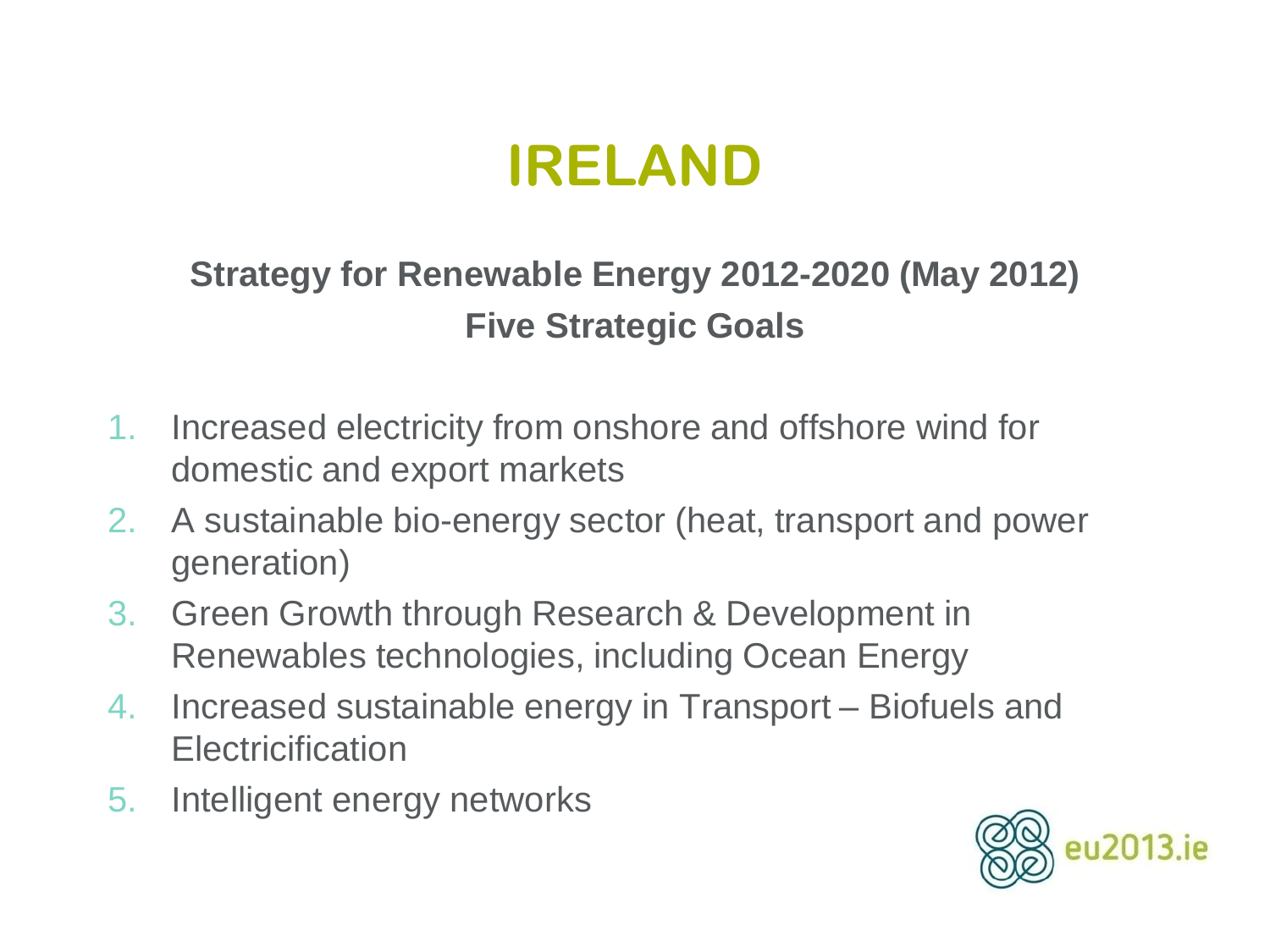# **Ireland's Renewable Energy**

- 6.5% Renewables in 2011 on course to reach 16% by 2020
- 18% electricity from renewables in 2011
- Installed renewables capacity in 2011 1,631 MW (24%)
- $CO<sub>2</sub>$  avoided in 2011 3.6 Mt  $CO<sub>2</sub>$

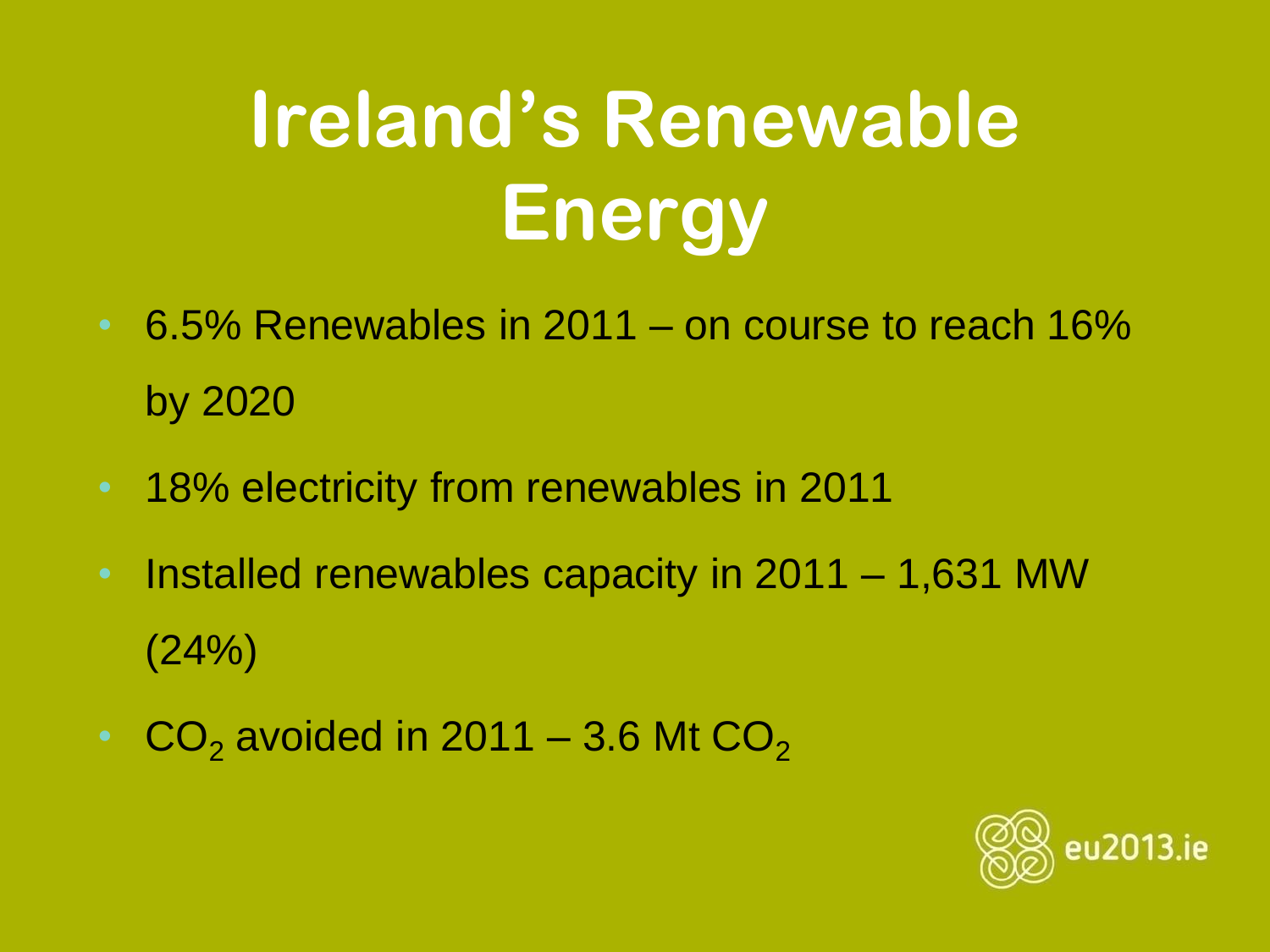### **Council Conclusions – 3 December 2012**

- 2009 Directive provided certainty for investors and a stimulus up to 2020, which has been successful
- The EU is currently on track to achieve the 20% Renewables target
- A longer-term perspective would have a positive effect
- Substantial increase in renewables needed to achieve any longer term low-carbon goals
- The contribution of renewables to Growth & Jobs and to Security of Supply acknowledged
- Integration of renewables is crucial
- Energy prices must be kept at an affordable level

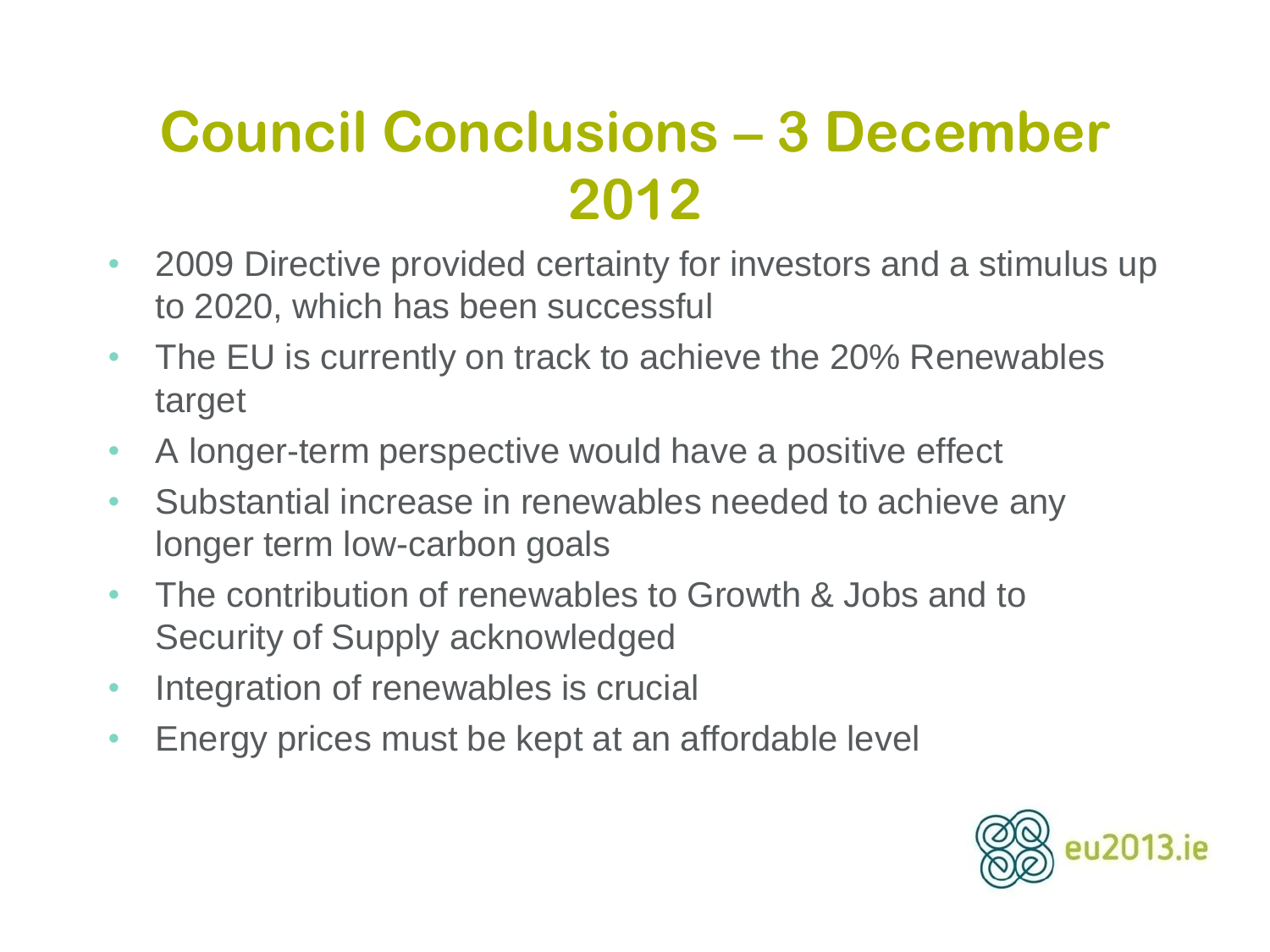### **Sections**

- 1. Internal electricity market opening
- 2. Better market integration of Renewables
- 3. Cooperation and Trade
- 4. Infrastructure and Consumers
- 5. Technology Innovation and Sustainability
- 6. Next Steps

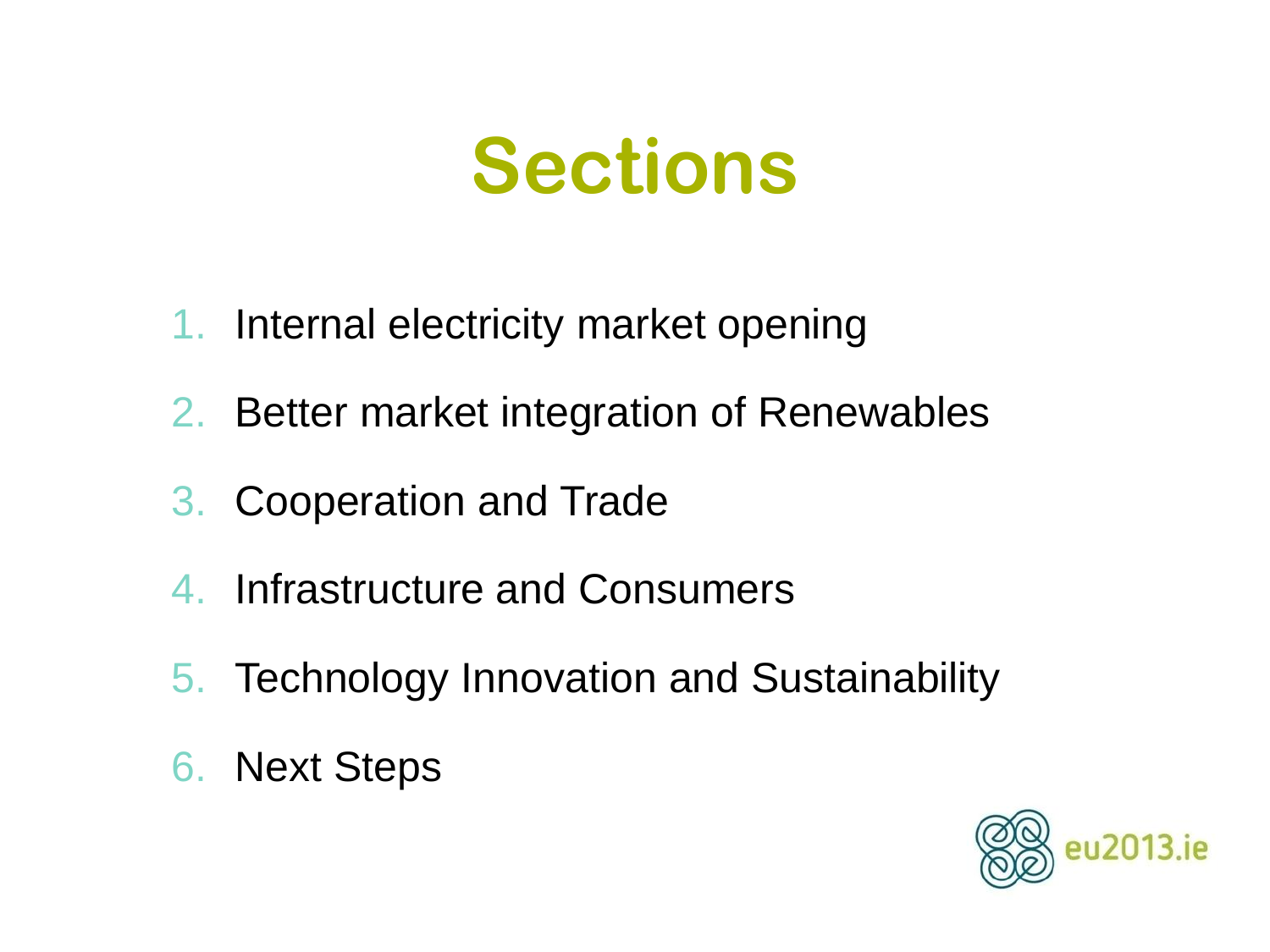# **Next Steps**

- Commission to present guidance on improving national Support **Schemes**
- Commission to present guidance on implementation of cooperation mechanisms
- Consider suitable options for a post-2020 policy framework
- Commission to analyse impacts on prices for final consumers, but also the benefits such as security of supply, health benefits
- The potential for growth and jobs from strong use of renewables must be considered in options presented
- Commission to present a solid and effective post-2020 framework at the appropriate time

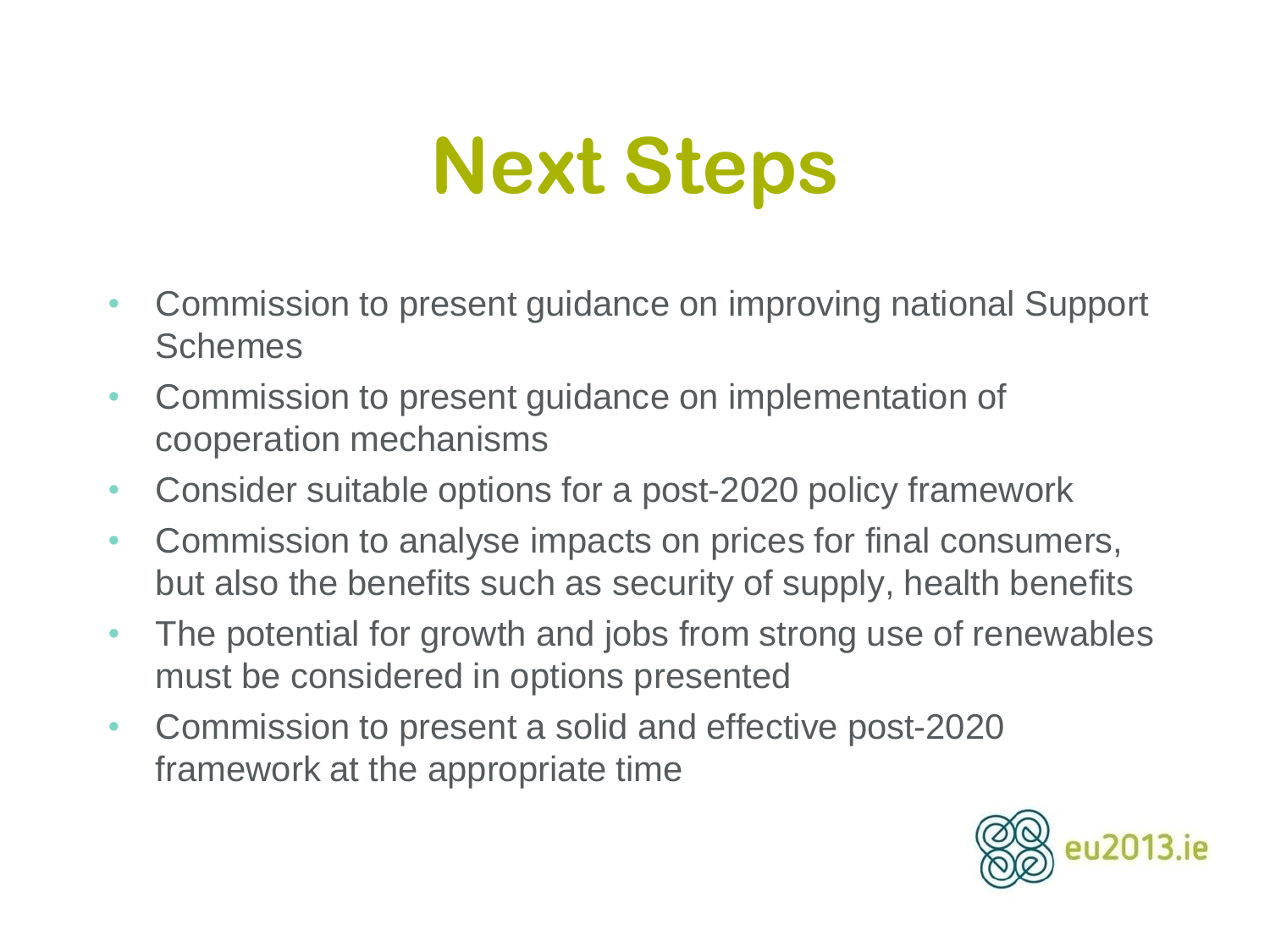### **Irish Presidency**

- ILUC Proposal
- Sustainability Criteria for Biomass
- Guidance of Renewables Support Schemes
- Cooperation Mechanisms
	- Ireland and UK signed MoU on 24 January with a view to possible export of renewables from Ireland to UK